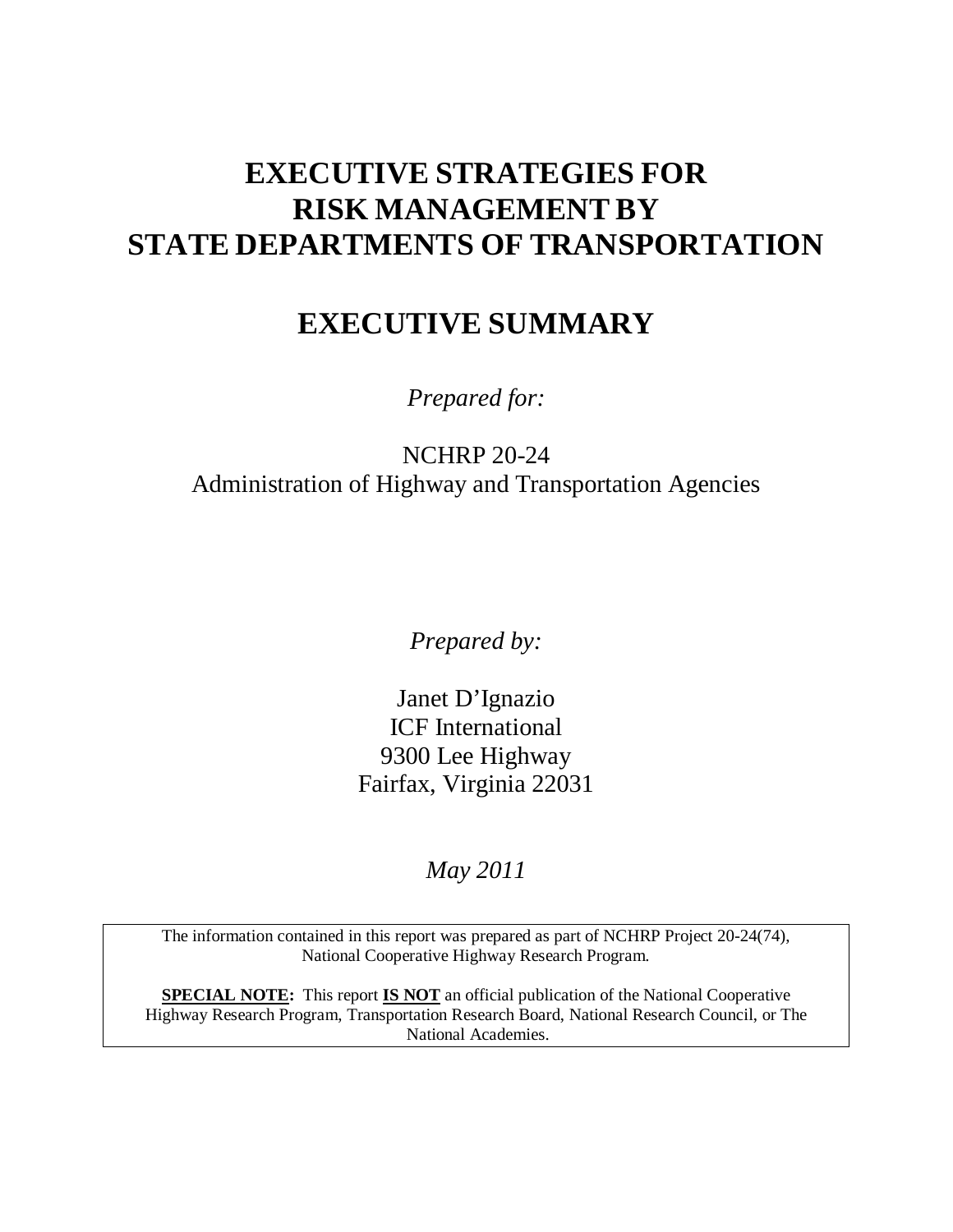#### Acknowledgements

This study was conducted for the NCHRP 20-24 Administration of Highway and Transportation Agencies, with funding provided through the National Cooperative Highway Research Program (NCHRP) Project 20-24(74), Executive Strategies for Risk Management by State Departments of Transportation. The NCHRP is supported by annual voluntary contributions from the state Departments of Transportation. Project 20-24 is intended to fund quick response studies on behalf of Administration of Highway and Transportation Agencies. The report was prepared by Janet D'Ignazio, ICF International. The work was guided by a technical working group. The project was managed by Andrew Lemer, NCHRP Senior Program Officer.

#### Disclaimer

The opinions and conclusions expressed or implied are those of the research agency that performed the research and are not necessarily those of the Transportation Research Board or its sponsoring agencies. This report has not been reviewed or accepted by the Transportation Research Board Executive Committee or the Governing Board of the National Research Council.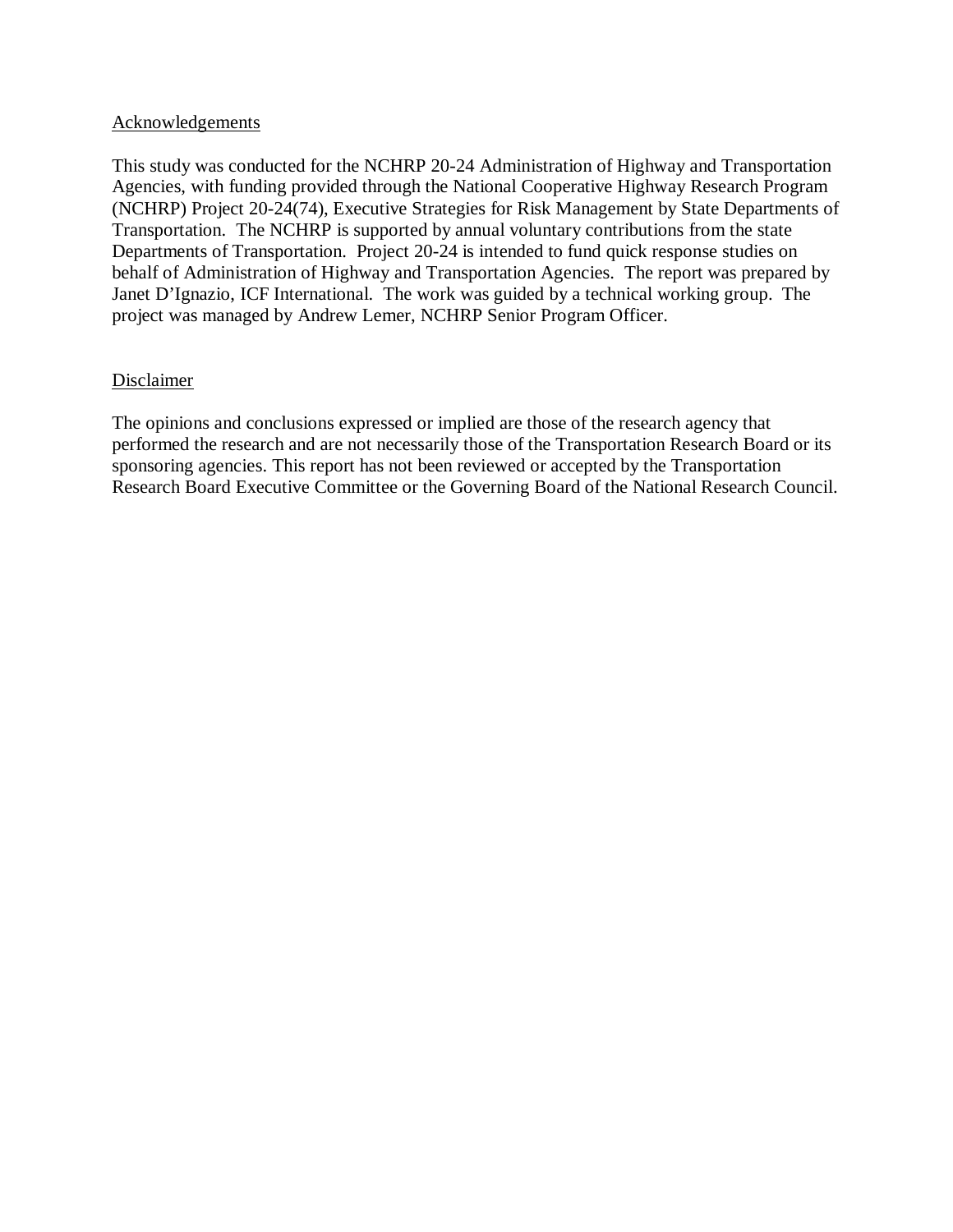### **Contents**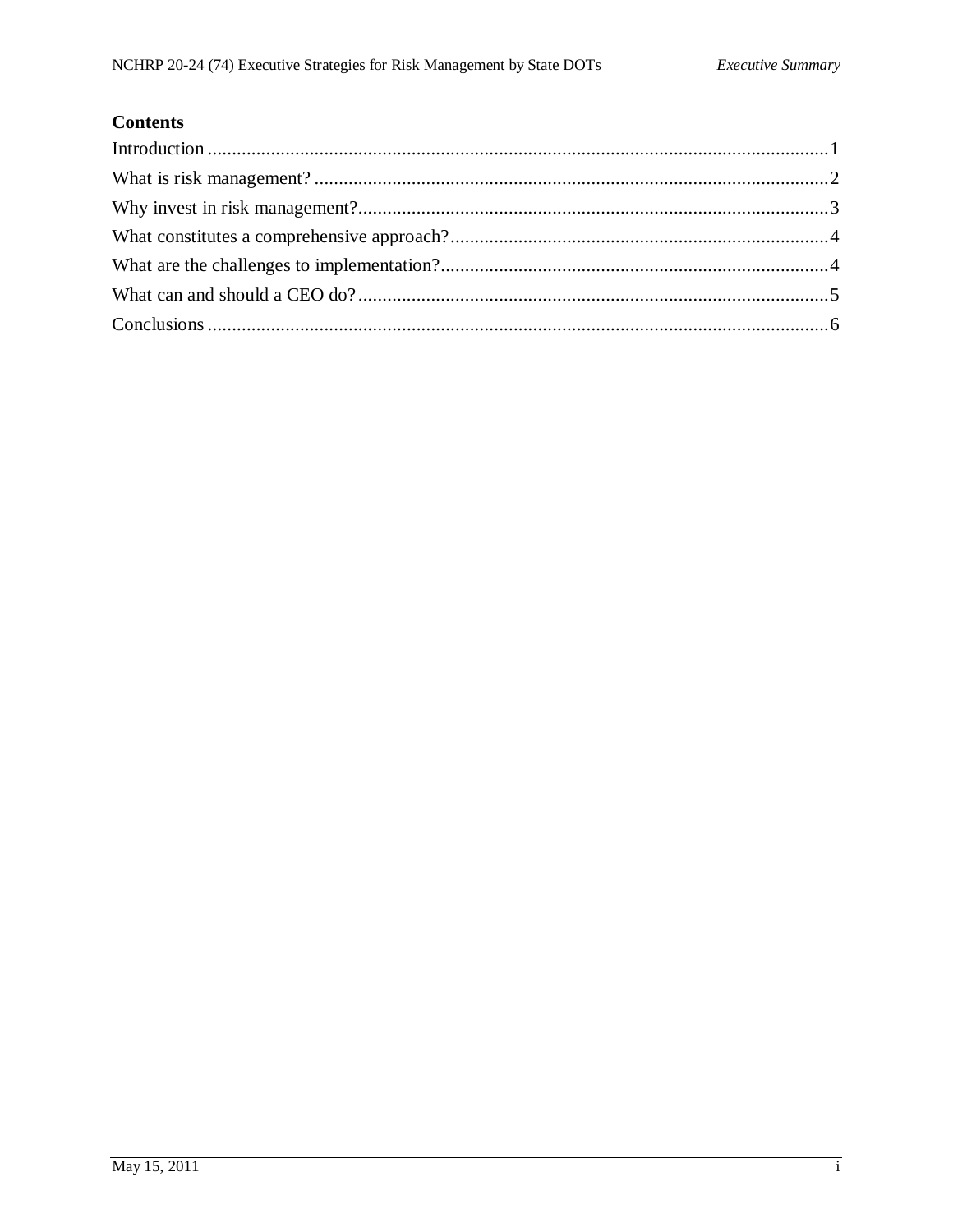#### **Introduction**

State departments of transportation (DOTs) function in an environment that is extremely complex and fraught with uncertainty. Administrators, planners, engineers and construction managers must coordinate a multitude of human, organizational and technical resources. Managing risks and planning for contingent liabilities are essential components of a holistic DOT management strategy. Departments of transportation have unique challenges relating to enterprise risk management. It is incumbent upon Chief Executive Officers (CEOs) and DOT administrators to identify and manage risk.

*The results of a single negative event can erode public trust with citizens and stakeholders that took years to develop.* 

This report describes how DOT executives are using risk management today. It is based on the results of a comprehensive literature review, national survey and structured interviews with DOT executives sponsored by the National Highway Research Program (NCHRP). The study identified transferrable strategies that may be useful to DOT leadership for enterprise-wise risk management. Broader understanding and adoption of these executive strategies, leading to enterprise-wide risk management, brings added value and enhances overall DOT performance.

While most DOT personnel would say that they inherently identify and manage risk in their day-to-day activities, this study found only 13 DOTs that have formalized enterprise risk management programs and an even fewer number that have a comprehensive approach encompassing risk management at the enterprise, program, and project levels (see Figure 1). In total, representatives from 43 state DOTs completed the survey for this study. The respondents from 35 of the 43 state DOTs (81%) claimed that their DOT has formal, published risk management policies and procedures. However, none of these respondents felt that their agency was always successful at applying appropriate risk management strategies at the various levels of the



Fig. 1 DOT Risk Management Practices

enterprise. Twenty-six respondents (62%) felt that they *frequently* apply the appropriate strategies, nine (21%) felt that they *seldom* applied the appropriate strategy, and seven (17%) felt that they *never* apply the appropriate strategies.

This study also found that formal risk management tools exist and are adding value to those DOTs that are using them. Pockets of excellence in enterprise risk management exist throughout the country but its use is not yet consistent or pervasive. While it is impossible to avoid every risk event, CEOs have a responsibility to acknowledge that risk and uncertainty exist and to develop formalized procedures to manage it throughout the DOT enterprise.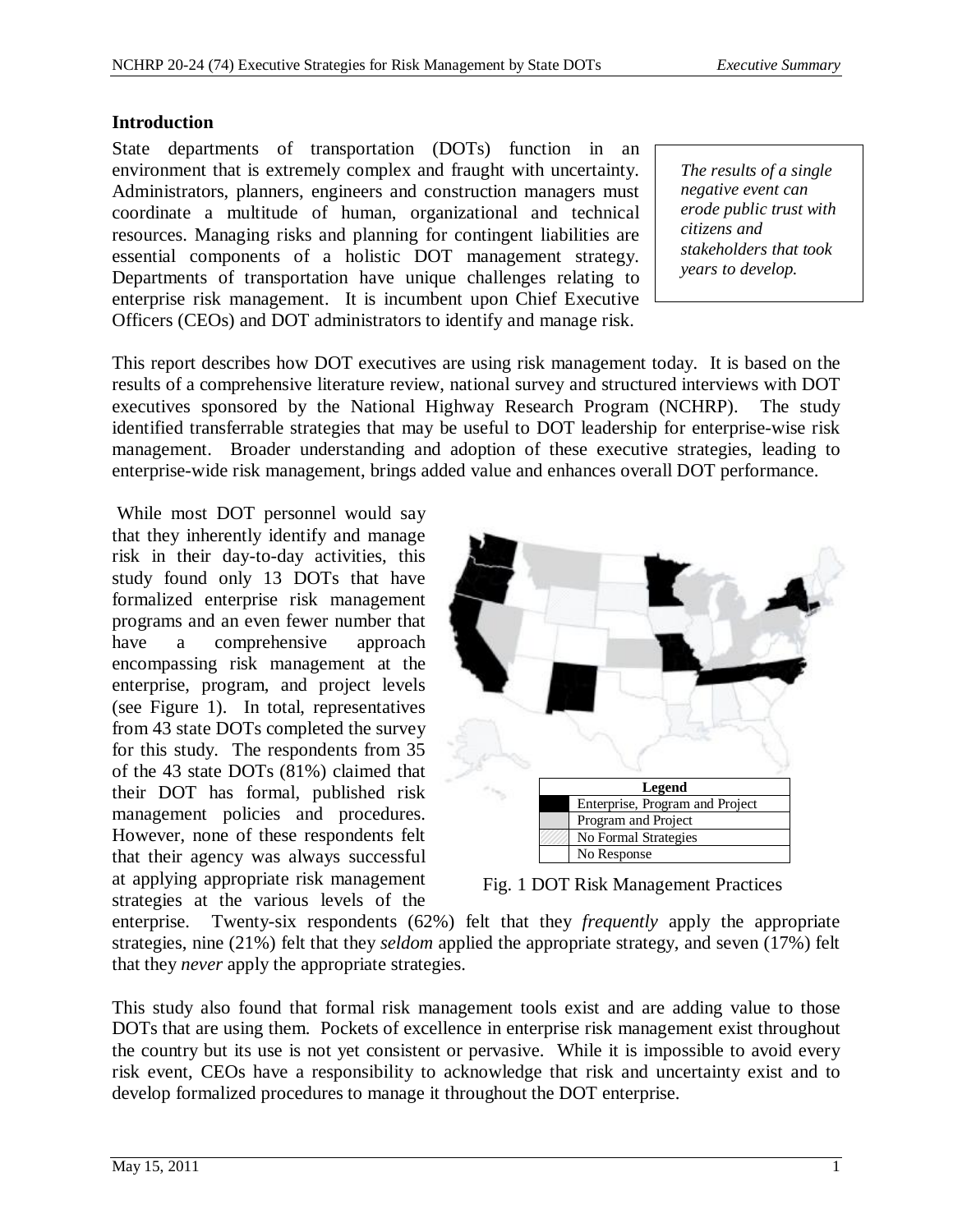#### **What is risk management?**

In its broadest terms, risk is anything which could be an obstacle to achieving goals and objectives. Risk management is a process of analytical and management activities that focus on identifying and responding to the inherent uncertainties of managing a complex organization and managing capital facilities. The international standard ISO 31000 defines risk management as "*the effects of uncertainty on objectives."* Figure 2 describes the iterative steps in the risk management process as described by ISO 31000 and other management organizations.

There are multiple levels at which to manage risks. The highest level is the enterprise. Enterprise risks relate to those uncertainties that can affect the achievement of the DOT's strategic objectives (e.g., public opinion, declining revenues). Enterprise risk management is the consistent application of techniques to manage the uncertainties in achieving DOT strategic objectives. Therefore, enterprise risk management is not a task to complete but a process to consistently apply and improve.



Fig. 2 Cyclical Nature of the Risk Management Process (after ISO 31000)

Risk management at the program level involves managing risk across multiple projects (e.g., risk of material price escalation, design standard changes, etc. on a DOT program). Finally, some risks may be unique to a specific project. Project risk management occurs with staff that is familiar with the specifics of that project (e.g., utility relocation coordination, right-of-way purchase delays, etc.). Though the focus of this report is on enterprise risk management, techniques implemented to manage program and project risks are also discussed as they are related to the enterprise. Figure 3 illustrates the relationship between enterprise, program, and project risk management.



Fig. 3 Relationship between Enterprise, Program, and Project Risk Management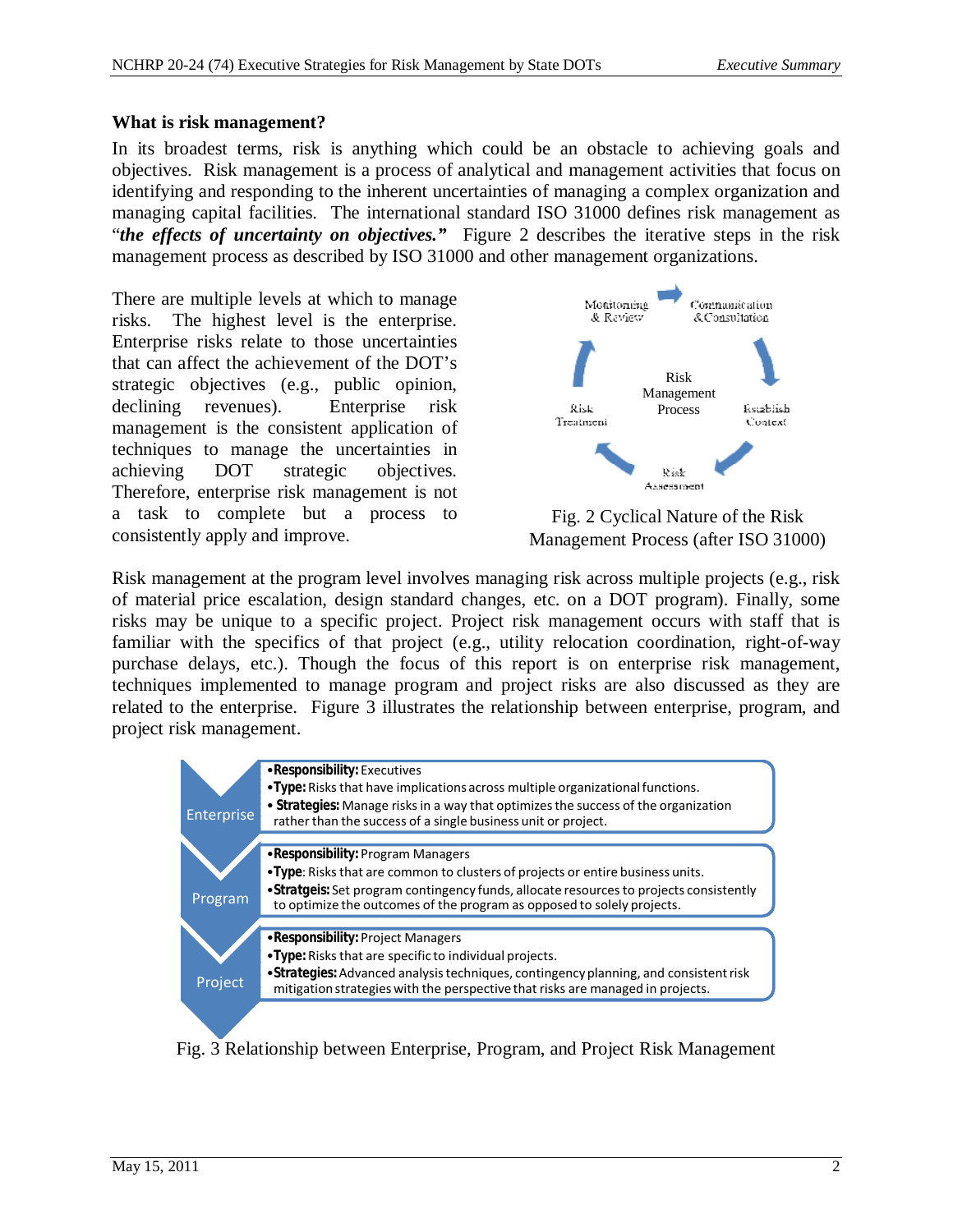#### **Why invest in risk management?**

The largest public and private organizations in the world have begun to actively employ enterprise risk management in the last two decades. DOTs are not exempt from the need to employ these approaches and, in fact, may be more susceptible to risk and uncertainty than other large organizations. The number, diversity and complexity of risks that DOTs face have grown over the last two decades. External risks have been created by the acceleration of technological advances, political

*Risk Management practices can help with cooperation, communication, resource constraints, and resistance to change.* 

–State DOT Executive

uncertainty and economic volatility. Internal risks have been created by the retirement of key staff and reorganization of traditional DOT functions. In the face of these risks, formal risk management procedures can provide a positive return on investment and help CEOs avoid risk events that can erode public confidence and future funding.

Risk management at any level requires an investment of time and resources. However, the avoidance of one significant risk event can prove the value of the investment in risk identification, treatment and monitoring processes. The DOTs surveyed and the literature reviewed in this study found the following added value from comprehensive risk management.

Enterprise Risk Management

- Valuable data that enhances the ability to make objective decisions.
- Decisions that consider the risks associated with political environment and diverse stakeholder expectations.
- Improved strategic planning and performance measurement.

Program Risk Management

- Better understanding of the program development process, including timelines, phasing, procedural requirements, and potential obstacles.
- Ability to develop appropriate contingency funds, potential program cost overruns and schedule delays.

Project Risk Management

- More realistic estimates of individual component costs and durations, thereby allowing more reasonable expectations of total project cost and duration.
- Better understanding of what the project contingencies are, whether they are sufficient, and for what they may need to be used.

*Risk management, whether formal or informal, requires an individual be designated to those duties and provided the time and resources to address those needs. That individual needs to work closely with the agency director or the director's office in order to apply risk management to all levels of the organization.* 

#### –State DOT Executive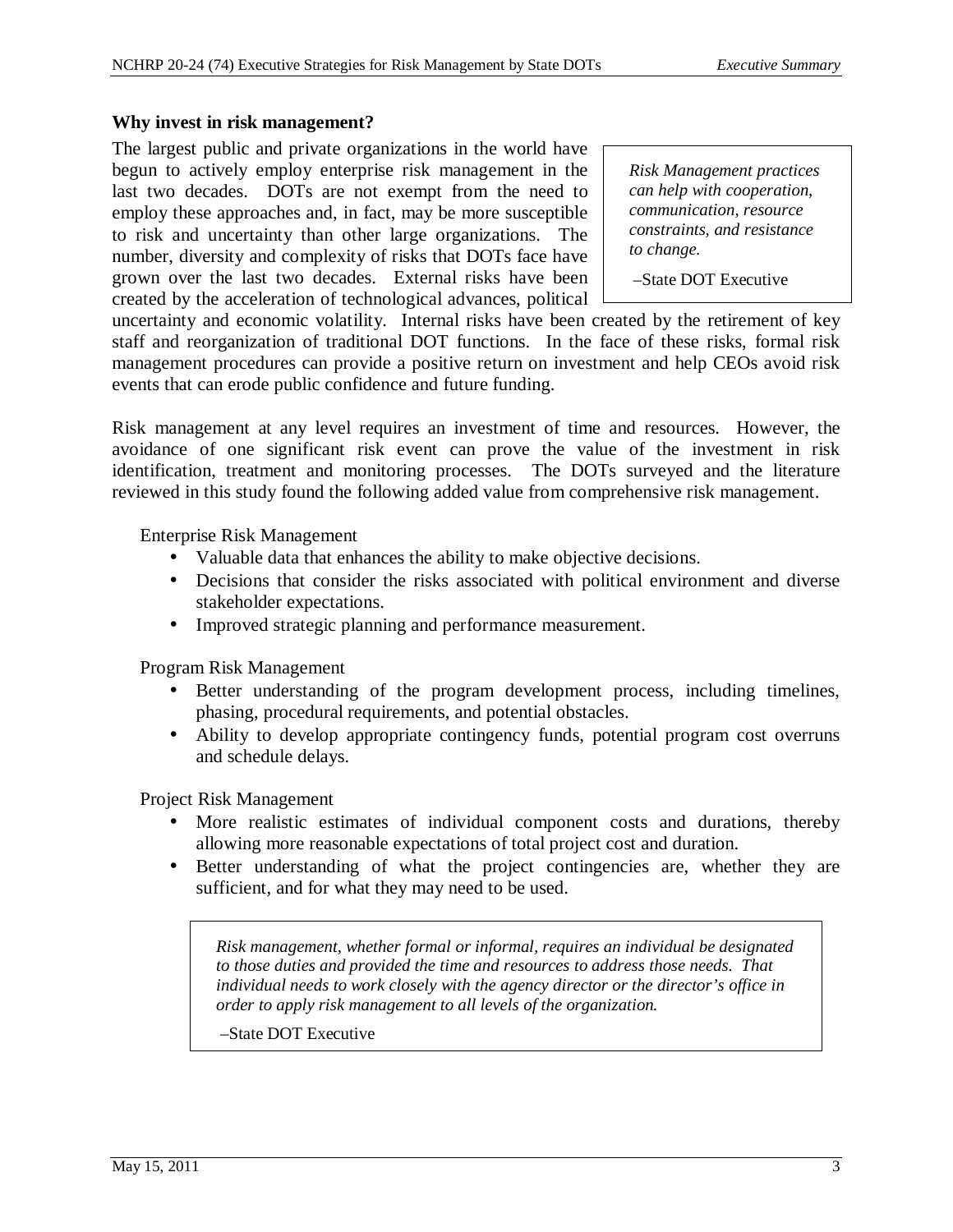#### **What constitutes a comprehensive approach?**

DOT managers and executives have recognized that their agencies are facing new, high magnitude risks due to a variety of internal and external pressures. Though most DOTs have some level of formal or informal risk assessment in place, this study showed that few have the comprehensive approach to risk management needed to optimize resources. According to literature and the results of surveys and interviews with DOT managers and executives, a comprehensive risk management program at the enterprise level may include:

- 1. Executive commitment to enterprise risk management;
- 2. Designation of a risk executive;
- 3. An enterprise risk management culture, which promotes accountability throughout the organization;
- 4. Engagement of stakeholders;
- 5. Transparency of the risk communication process;
- 6. Integration of financial and operation risk information;
- 7. Use of formal risk assessment methods;
- 8. Constant identification of new risks; and
- 9. Focus on leveraging risk as opposed to mitigation.

These nine enterprise risk management attributes apply to DOTs as well as any major public or private organization.<sup>1</sup> In its Risk Management Guide for Project Development, the New York State DOT cites that *three key elements* are essential for successful risk management at the program-level in transportation organizations. These three elements echo the findings of the survey and interviews in this study.

- 1. A strong commitment in the organization, beginning with senior management, for developing and maintaining a risk management program and culture;
- 2. Open communication and teaming among project development and industry partners in order to promote successful implementation; and
- 3. Being proactive in implementation to improve performance and outcomes.

#### **What are the challenges to implementation?**

Research shows that two obstacles to enterprise risk management are competing priorities and insufficient resources. The challenge of establishing consensus among decision makers can also prove to be difficult. Another challenge of enterprise risk management implementation is changing the thinking of all members of the organization from *considering only their function's objectives to considering how decisions can affect the entire agency*. Though it may be relatively simple to understand how risk management practices can impact one DOT function, applying this perspective to the enterprise level can prove difficult. Consequently,

*Risk management cannot mean public agencies overstressing administrative procedures, regulatory controls and action avoidance, but should mean being able to systematically assess circumstances, being prepared to make informed judgments about policy, operations, financial, and political situations, and being willing to act.* 

-NYSDOT Risk Management Guide for Project Development

 $\overline{a}$  $<sup>1</sup>$  Adapted from Aon's Global Enterprise Risk Management Survey of more than 200 companies.</sup>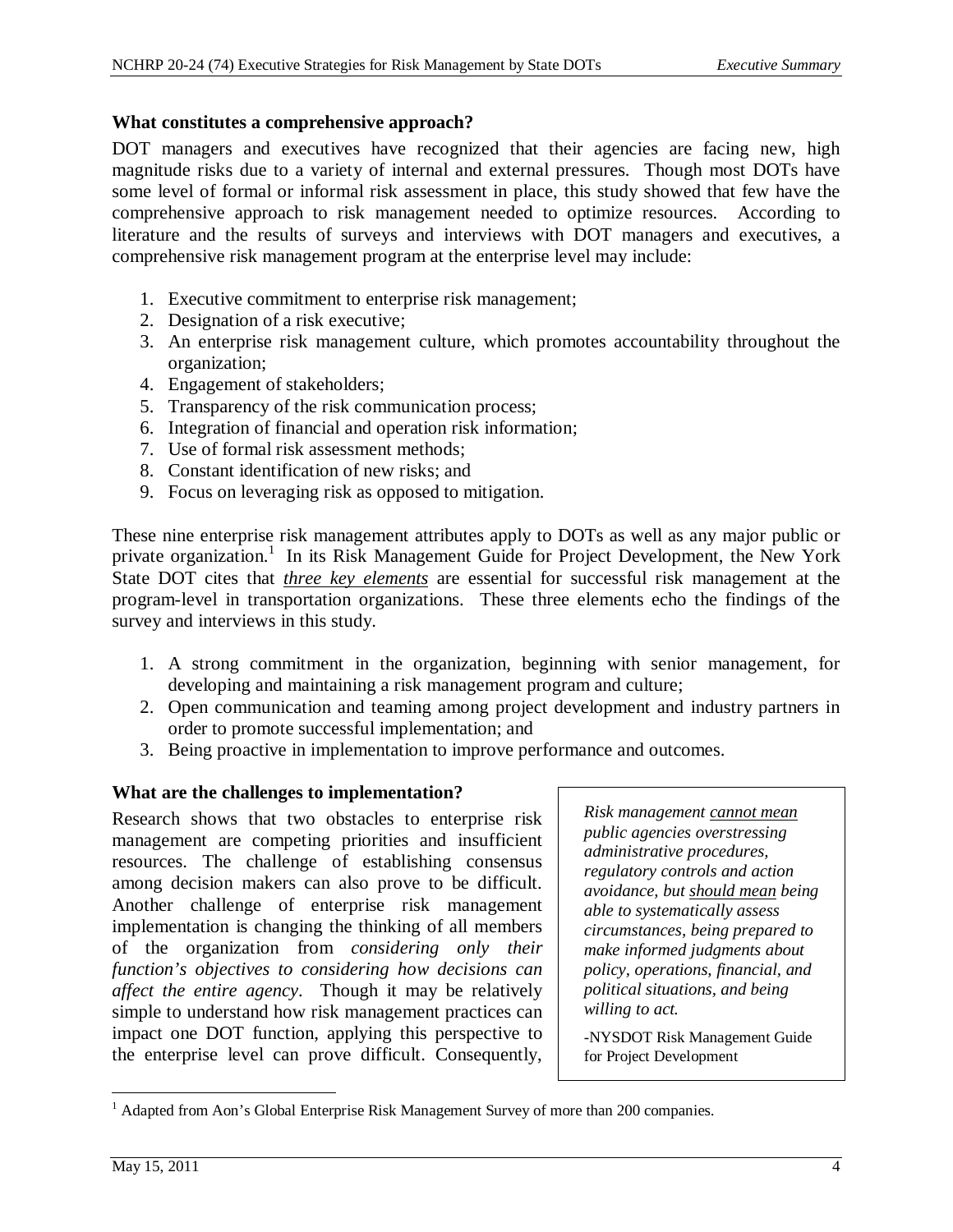developing enterprise risk management into a living process and not just an annual task can prove difficult for many organizations.

A final challenge in enterprise risk management implementation is the organization having the ability to quantify all risks. However, many of the larger risks that an enterprise risk management program will look to address (e.g., human resource risks and political uncertainty) may not need or be able to be quantified and are better served by simply having a mitigation strategy. Numerous methods for quantifying and analyzing risks (e.g., Monte Carlo Analysis) are available and many frameworks suggest quantification strategies that fit within the framework. The research report that accompanies this executive summary discusses several quantification strategies.

#### **What can and should a CEO do?**

This research has shown that strong support from senior management is critical to successful implementation of enterprise risk management. The CEO should set the vision for enterprise risk management and provide the resources for successful implementation. The CEO should also support the risk management planning process. The roles and responsibilities table (Table 1) has been adapted from the Federal Highway Administration as one example of where a top DOT administration integrates into the process. The roles and responsibilities should be tailored to the goals of the risk management process and each individual DOT organizational structure. Table 1 provides one example of how an agency could approach the process. While many structures can be successful, leadership involvement is critical to successful implementation.

|                                           | Role and Responsibility |         |                 |
|-------------------------------------------|-------------------------|---------|-----------------|
| Process Tasks                             | CEO or                  | Program | Project         |
|                                           | <b>Chief Risk</b>       | Manager | <b>Managers</b> |
|                                           | Executive               |         |                 |
| Identify & Define Transportation          |                         | A       |                 |
| Problems, Opportunities and               |                         |         |                 |
| <b>Potential Risks</b>                    |                         |         |                 |
| <b>Risk Management Planning</b>           | S                       | A       |                 |
| <b>Risk Identification and Refinement</b> | S                       | A       |                 |
| Qualitative / Quantitative Risk           |                         | A       |                 |
| Analysis                                  |                         |         |                 |
| <b>Risk Determination and Mitigation</b>  |                         | A       |                 |
| Planning                                  |                         |         |                 |
| <b>Risk Monitoring and Control</b>        |                         | A       |                 |
| <b>Final Risk Performance Reporting</b>   | A                       |         | S               |

Table 1. Example Roles and Responsibilities

Legend:

L – Lead role

S – Support role

A – Approval authority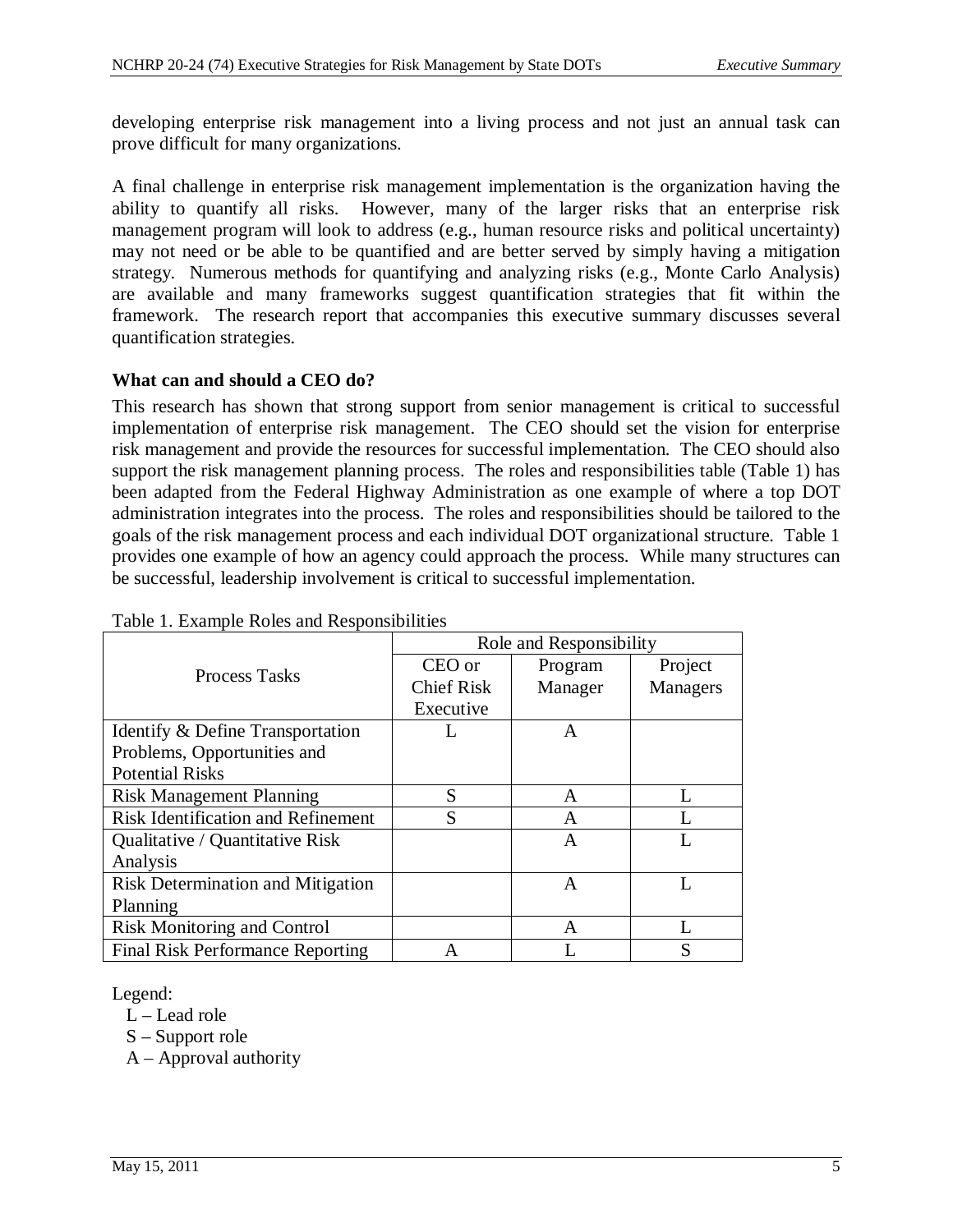Developing a culture of risk management throughout the DOT is essential to the effective implementation of enterprise risk management. Representatives from 13 of the agencies that responded to this survey indicated that their organization had formal enterprise risk management techniques and were confident that they could answer questions about their agencies. These DOT representatives identified the following communication and organizational management strategies.

Enterprise Risk Management

- Appoint a chief risk executive with authority and resources to implement the program.
- Communicate risk management issues through formal memoranda and public communications.
- Develop state policies and procedures.
- Participate in the development of national policies and standards.

Program Risk Management

- Provide training and education for risk management implementation.
- Develop business plans with performance measures and regularly monitor progress.

Project Risk Management

- Maintain project risk registers and regularly monitor progress.
- Conduct regular project status meetings.
- Develop personnel performance measures relating to risk management.

Mainstreaming enterprise risk management is essential and training process must be ingrained within the corporate culture. Terminology needs to be clear and understood by all employees and employees need to understand their role in the enterprise risk management process. As one DOT executive risk manager states, "the risk management program office should consistently manage the enterprise risk management processes, techniques, tools, workshops, training, and develop a sense of community around enterprise risk management."

#### **Conclusions**

Though this study has shown that many agencies are considering enterprise risk management, enterprise risk management is truly in its formative stages in the United States. National guidance through Transportation Research Board research initiatives and American Association of State Highway Transportation Official knowledge transfer will be essential to the long-term success of risk management in the highway sector. An efficient and effective enterprise risk management program can be a powerful tool for state DOTs. The benefits of such a program are both quantitative, such as better controls over costs and delivery schedules, and qualitative, such as less likelihood of negative public relations issues. While each state likely has a different level of maturity, this study has identified a set of common actions that DOT executives can take to advance enterprise risk management in their state and throughout the country.

1. *Take a leadership role* in developing state risk management policies and communicate the importance of the program.